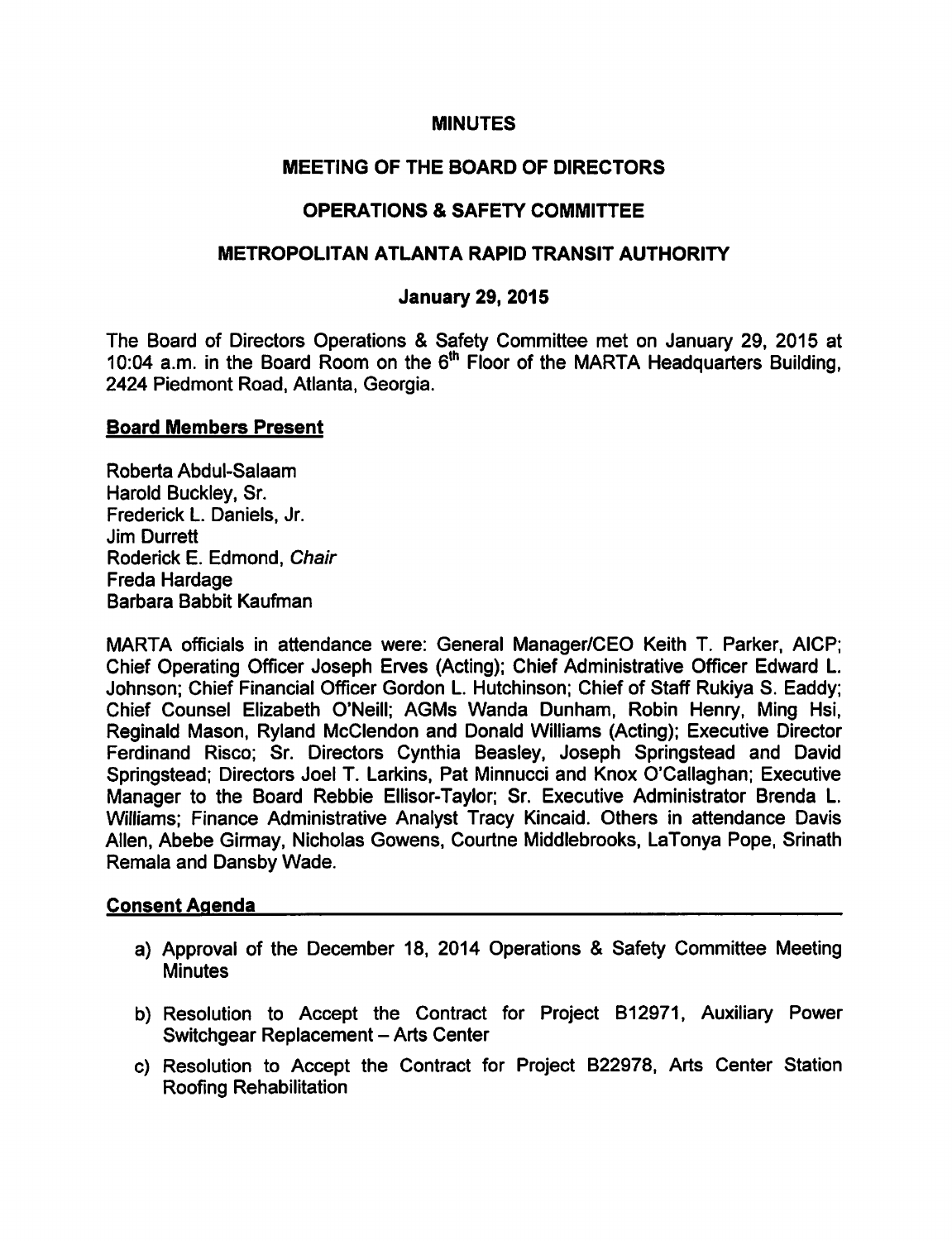On motion by Mr. Durrett seconded by Mr. Daniels, the Consent Agenda was approved by a vote of  $6$  to 0, with  $7$  members present.

Mrs. Abdul-Salaam abstained.

### Individual Agenda

Briefing - WMATA Tragedy and MARTA's Response

Reginald Mason, AGM Safety & Quality Assurance, briefed the Committee on the recent WMATA tragedy and MARTA's responsive actions.

### Preliminary Report

WMATA Smoke and Electrical Arcing Accident in Washington, DC

### MARTA's Responsive Action

 $\triangleright$  Increased Focus on Tunnel Ventilation

## Timeline of Events

- On January 12, 2015, at approximately 3:15 p.m. Eastern Standard Time, Washington Metropolitan Area Transit Authority (WMATA) Metrorail train 302 stopped after encountering an accumulation of heavy smoke while traveling southbound in a tunnel between the L'Enfant Plaza Station and the Potomac River Bridge
- $\triangleright$  After stopping, the rear car of the train was about 386 feet from the south end of the L'Enfant Plaza Station platform
- $\triangleright$  A following train, stopped at the L'Enfant Plaza Station at about 3:25 p.m., and was also affected by the heavy smoke  $-$  this train stopped about 100 feet short of the south end of the platform
- $\triangleright$  Passengers of both trains, as well as passengers on the station platforms, were exposed to the heavy smoke
- $\triangleright$  Both Metrorail trains involved in this incident consisted of six passenger cars and were about 450 feet in length
- $\triangleright$  As a result of the smoke, 86 passengers were transported to local medical facilities for treatment; there was one passenger fatality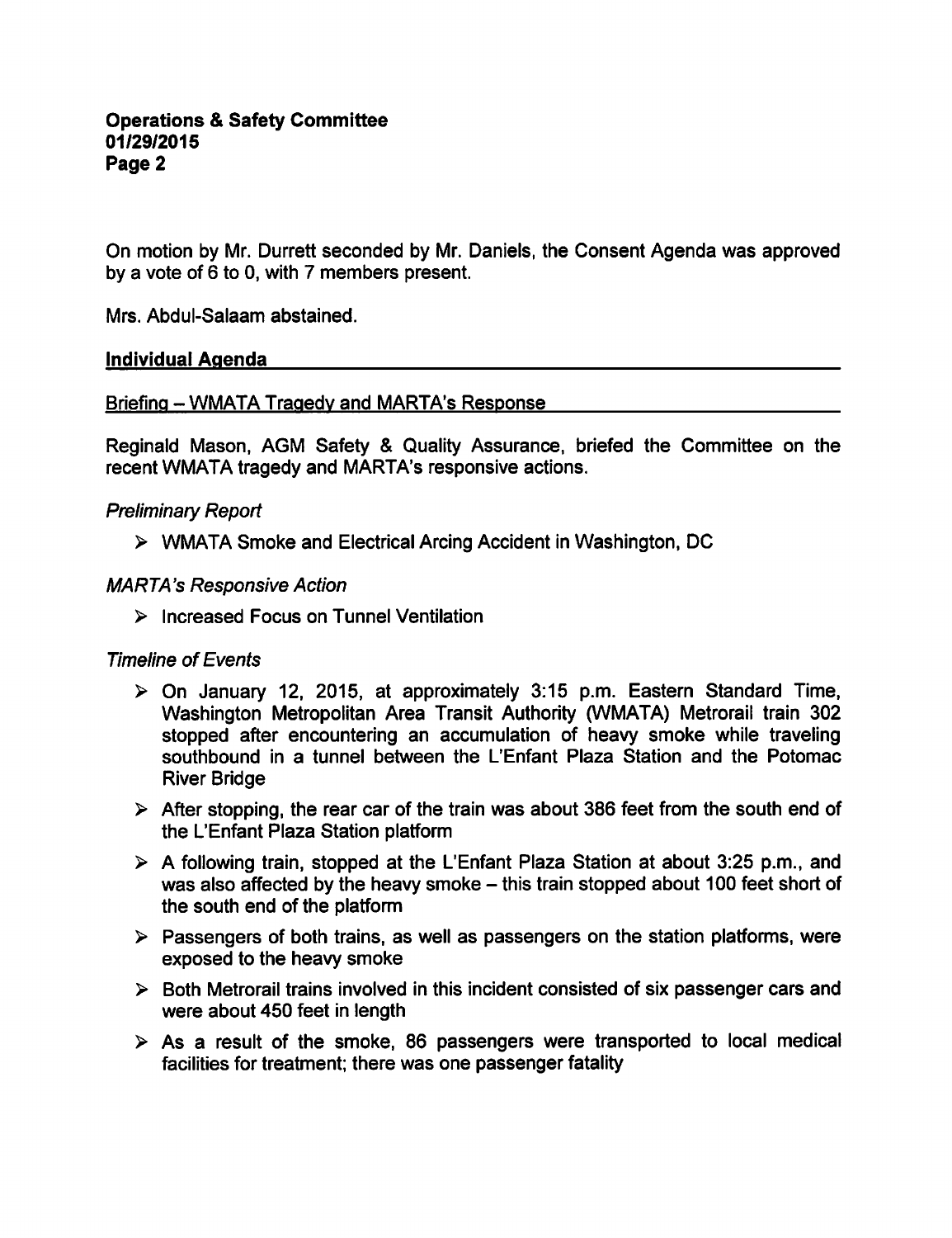### **Operations & Safety Committee** 01/29/2015 Page 3

## What MARTA is Doing

- $\triangleright$  MARTA is reviewing the safety information that it provides to its customers
- $\triangleright$  As part of that effort, MARTA is developing new safety brochures, information cards and rail maps with specific instructions about what to do in case of an emergency on a train, in a tunnel or at a rail station
- $\triangleright$  As part of its capital program, MARTA is also planning to spend \$150M to improve and upgrade its tunnel ventilation system
- Until the Tunnel Ventilation Project is fully commissioned, MARTA will continue bi-weekly checks of its tunnel ventilation system to ensure its components are working properly

### Next Steps

- Major Emergency Planning and Preparedness Workshop with local jurisdictions and MARTA Leadership is being held at the Carter Center
- Refresher course focusing on emergency procedures for all Rail Operators and Station Agents
- $\triangleright$  Rollout of a campaign to raise public awareness about the emergency evacuation procedures

## **Conclusions**

- $\triangleright$  MARTA's top priority is always the safety and security of its customers, employees and the general public
- MARTA recognizes that the key to keeping everyone as safe as possible at all times is to keep them informed about what to do in the event of an emergency

Mr. Daniels asked if training was in place prior to the WMATA incident.

Mr. Mason said yes. The Authority is now focusing on refresher training as a result of the WMATA incident.

Mr. Daniels asked if construction for the tunnel ventilation upgrade will impact the current system.

Mr. Mason said the work will be performed at night while no trains are running but the system will still be in place.

Mrs. Hardage asked what is the timeline for completion.